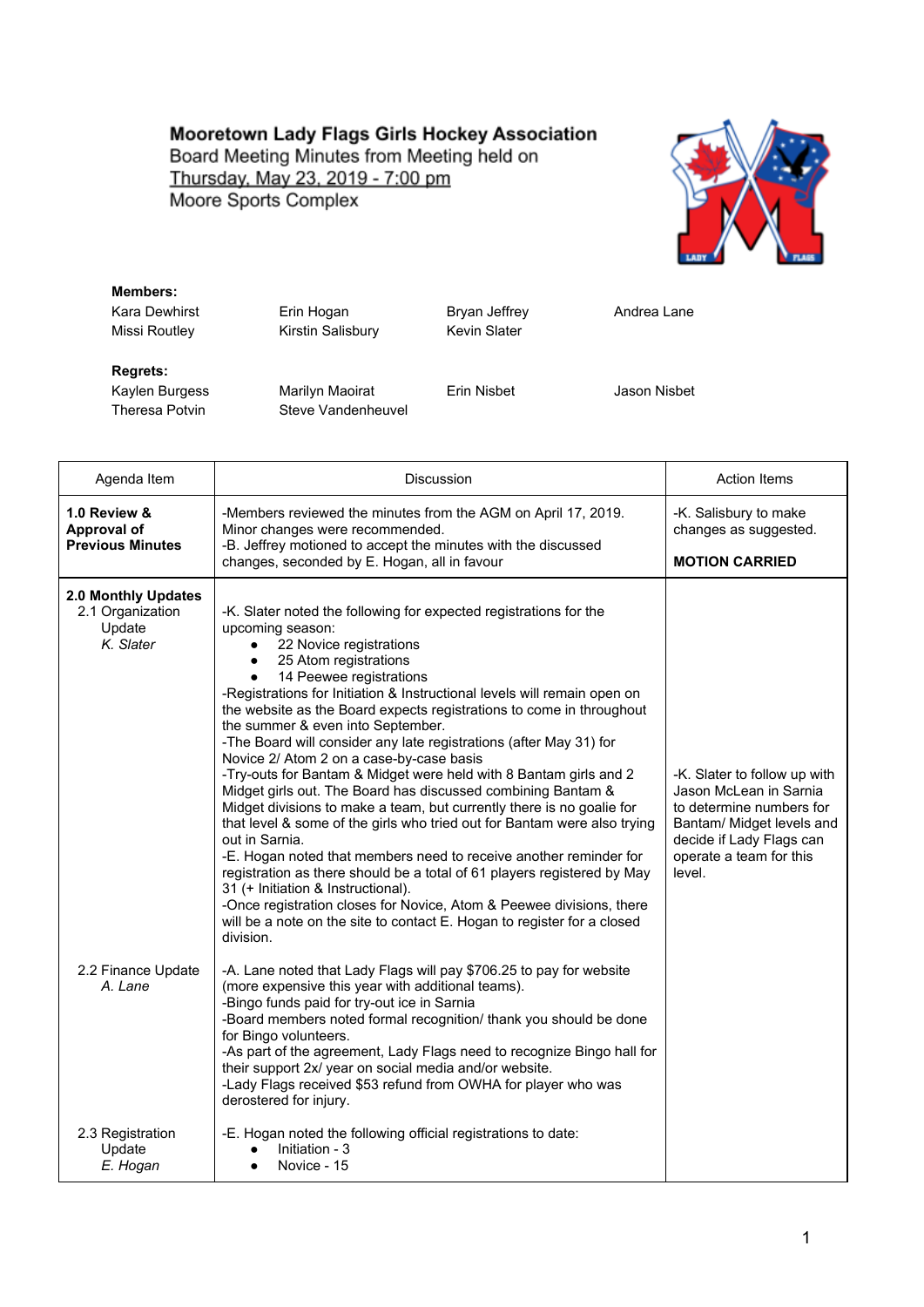| 2.4 Sponsorship                                                            | Atom - 11<br>Peewee - 4<br>-Players who played for Lady Flags last year will need to be officially<br>released in the system in June before their registration can be<br>complete in their new Association.<br>-M. Maoirat had sent communication about selecting date for Sarnia                                                                                                                                                                                                                                                                                                                                                                                                                                                                                                                                                                                                                                                                                                                                                                                                                                                                                                                                                                                                                                                                                                                                                                                                                                                                         |                                                                                                                        |
|----------------------------------------------------------------------------|-----------------------------------------------------------------------------------------------------------------------------------------------------------------------------------------------------------------------------------------------------------------------------------------------------------------------------------------------------------------------------------------------------------------------------------------------------------------------------------------------------------------------------------------------------------------------------------------------------------------------------------------------------------------------------------------------------------------------------------------------------------------------------------------------------------------------------------------------------------------------------------------------------------------------------------------------------------------------------------------------------------------------------------------------------------------------------------------------------------------------------------------------------------------------------------------------------------------------------------------------------------------------------------------------------------------------------------------------------------------------------------------------------------------------------------------------------------------------------------------------------------------------------------------------------------|------------------------------------------------------------------------------------------------------------------------|
| Update<br>Board on behalf<br>of M. Maoirat                                 | Sting Chuck-a-Puck event. Sarnia Sting schedule will be released<br>mid-June, but the Board opted for selecting one of the following dates<br>(in order of preference):<br>Same weekend as last year (International Silver Stick)<br>$\bullet$<br>Family Day game<br>٠<br>When Guelph is in Sarnia (as they won the league last year)<br>$\bullet$<br>-Board members discussed asking early if Lady Flags players can<br>participate in singing of O Canada and/ or scrimmage between<br>periods for Initiation-aged players.                                                                                                                                                                                                                                                                                                                                                                                                                                                                                                                                                                                                                                                                                                                                                                                                                                                                                                                                                                                                                             |                                                                                                                        |
| 2.5 Intro - Novice<br>Program Update<br>B. Jeffrey                         | -B. Jeffrey is working on information for website to help parents better<br>understand the difference between Instructional/ Initiation divisions.<br>-Sarnia has confirmed to K. Slater that their Novice teams want to<br>participate in Lambton Local League and have also expressed interest<br>in holding Jamboree in Sarnia in October. Should Sarnia participate in<br>local league, the league would include 7 teams:<br>2 teams from Sarnia<br>$\bullet$<br>2 teams from Mooretown<br>1 team from Lambton Attack<br>1 team from Wallaceburg<br>$\bullet$<br>1 team from Chatham<br>$\bullet$<br>-Board members discussed organizing & hosting Jamboree in early<br>2020 for this league, but it was noted that there is not a lot of profit<br>potential.<br>-Registered Bench staff in Novice will need to have their C1<br>certification & any parent on the ice helping to run practices will need<br>to have their VSS submitted to the Association.<br>-K. Slater noted that when officially registering the Novice teams,<br>there will be 3 options and it is recommended that E. Hogan select 7-8<br>year old option.<br>-Novice teams will roster 3 coaches & a certified trainer as bench<br>staff.<br>-OWHA is in support of local league and has asked to be kept in the<br>loop about how these leagues are operated.<br>-Goalie specialization will eventually be phased out in Novice and for<br>2019-2020 season, it will be determined by coaches.<br>-There will no longer be a Novice level at OWHA Provincial<br>Tournament. | -B. Jeffrey to follow up<br>with Sarnia to confirm<br>their intention to<br>participate in the Novice<br>local league. |
| 2.6 Atom - Midget<br>Program Update<br>K. Slater on<br>behalf of J. Nisbet | -MTMHA has booked hockey school for last 2 weeks of August.<br>-Hockey Canada is implementing player pathways for 2020-2021<br>season that include no Spring tryouts, meaning all tryouts will take<br>place after Labour Day. The main focus of these pathways is player<br>development.                                                                                                                                                                                                                                                                                                                                                                                                                                                                                                                                                                                                                                                                                                                                                                                                                                                                                                                                                                                                                                                                                                                                                                                                                                                                 | -K. Dewhirst to follow up<br>with Julie Dolbear re: ice<br>availability in late August.                                |
| 2.7 Ice Scheduling<br>Update<br>K. Dewhirst                                | -K. Dewhirst noted that a meeting was held with MTMHA & they are<br>on board with working collaboratively on ice times this year. Regularly<br>scheduled meetings with Jim Petrie & open communication should<br>make this better.<br>-After Lady Flags confirms number of teams for the upcoming season,<br>it will be easier to determine ice requirements.<br>-M. Routley noted the need to secure hotel rooms for Walter Gretzky<br>tournament.                                                                                                                                                                                                                                                                                                                                                                                                                                                                                                                                                                                                                                                                                                                                                                                                                                                                                                                                                                                                                                                                                                       | -K. Dewhirst will contact<br>HTG Sports to reserve                                                                     |
| 2.8 Risk<br>Management<br>Update<br>M. Routley                             | -M. Routley noted the need to develop a Lady Flags Try Out Process<br>that will set expectations for all tryouts going forward. These<br>expectations will include:<br>Appropriate and inappropriate code of conduct to and from                                                                                                                                                                                                                                                                                                                                                                                                                                                                                                                                                                                                                                                                                                                                                                                                                                                                                                                                                                                                                                                                                                                                                                                                                                                                                                                          | block for 5 teams.<br>-Developing a clear                                                                              |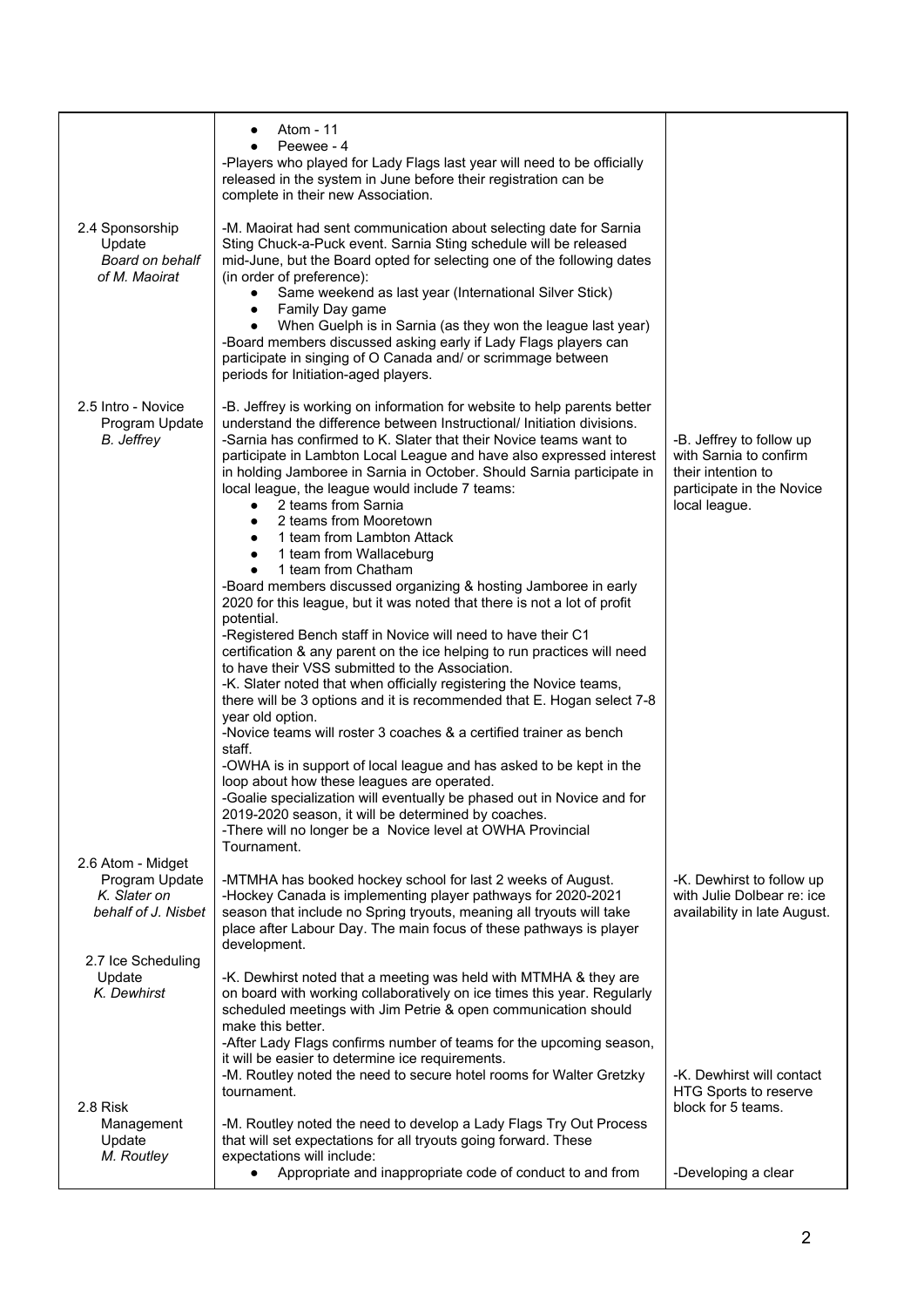|                                                                                                | Board members<br>Develop a better communication system<br>$\bullet$<br>How to express and address valid concerns<br>٠<br>Dressing room protocol (including Dads in dressing rooms for<br>younger divisions)<br>Guideline for when & how to hear from coaches after team<br>$\bullet$<br>selections have been made<br>Consideration for players who want to only play HL, not B or<br>٠<br>C level and how they can feel supported through tryout<br>process<br>-M. Routley noted that OWHA has released video about grooming<br>players and risk management guidelines for how to avoid this. These<br>include:<br>2 people present for any conversation with player<br>$\bullet$<br>Mindfulness about hotel rooms<br>$\bullet$<br>-Board members noted that this fits within the vacant role on the<br>Board that would support St. Clair Child & Youth Mental Health<br>Awareness.     | process (in conjunction<br>with B. Jeffrey & J. Nisbet)<br>will better support<br>coaches through the<br>tryout process.                                    |
|------------------------------------------------------------------------------------------------|------------------------------------------------------------------------------------------------------------------------------------------------------------------------------------------------------------------------------------------------------------------------------------------------------------------------------------------------------------------------------------------------------------------------------------------------------------------------------------------------------------------------------------------------------------------------------------------------------------------------------------------------------------------------------------------------------------------------------------------------------------------------------------------------------------------------------------------------------------------------------------------|-------------------------------------------------------------------------------------------------------------------------------------------------------------|
| 3.0 New Business<br>3.1 Referencing<br>organization as<br>Mooretown Lady<br>Flags<br>K. Slater | -K. Slater has recommended that all members refer to Association as<br>Mooretown Lady Flags rather than MLFGHA. This will help to better<br>identify the Association.                                                                                                                                                                                                                                                                                                                                                                                                                                                                                                                                                                                                                                                                                                                    |                                                                                                                                                             |
| 3.2 Executive E-mail<br>Addresses<br>K. Slater                                                 | -K. Slater recommended that Board members start using executive<br>email addresses when communicating electronically.<br>-Members noted that this will be a better way to archive<br>communications as the email addresses would be tied to the position<br>rather than to the person.                                                                                                                                                                                                                                                                                                                                                                                                                                                                                                                                                                                                   | -K. Burgess to provide<br>more information &<br>determine how many<br>email addresses are<br>included with our website.                                     |
| 3.3 Refund Policy<br>M. Routley                                                                | -M. Routley noted that the Refund Policy was discussed at a previous<br>meeting and Board members approved the following:<br>Players must register before May 31 but can pull out with no<br>$\bullet$<br>penalty up to July 1<br>After July 1, \$100/ month is deducted from refund<br>No refund given after October 1 unless medical reason is<br>provided. After November 1, refunds will only be considered<br>at Board's discretion, even with medical note.<br>-Board members recommended subtracting administrative fees from<br>refund as OWHA charges up to \$106 to de-roster any player.<br>-Currently, full payment is due by May 31. If families reach out, they<br>have been given an extension with half being due by May 31 & the<br>other half due by June 30.<br>-M. Routley noted that the fall registration process for 2020-2021<br>season will change this policy. | -Refund policy to be<br>written & posted to<br>website by June 15.                                                                                          |
| 3.4 Social Media<br>Accounts<br>M. Routley on<br>behalf of K.<br><b>Burgess</b>                | -Tara Jeffrey has offered to run Lady Flags Instagram account. K.<br>Burgess will also have access to this account.<br>-K. Burgess & M. Routley are currently administrators on Facebook.<br>-Team photos - go with Silver Peak Studios again. Need to reach out<br>to book earlier for the upcoming season.                                                                                                                                                                                                                                                                                                                                                                                                                                                                                                                                                                             | -M. Routley to create<br>photo release consent for<br>Social Media.<br>-K. Dewhirst/ K. Salisbury<br>to connect with Rick from<br>Silver Peak Studios about |
| 3.5 Bingo<br>Volunteers<br>A. Lane                                                             | -A. Lane noted that there is an upcoming training on June 10 at<br>Jackpot City Gaming & Entertainment - 825 Upper Canada Dr. Bingos<br>raise a significant amount of funds for Lady Flags and it is a good way<br>for parents to complete their volunteer hours.<br>-Board members determined that family members (i.e. grandparents)<br>can complete hours that will count for their family.<br>-K. Slater noted that the Facebook sign up for Bingo volunteers needs<br>to be communicated.                                                                                                                                                                                                                                                                                                                                                                                           | team pictures.                                                                                                                                              |
|                                                                                                | -K. Slater noted that Fundraising/ Volunteer roles need to work<br>together to determine fundraising initiatives for the upcoming season<br>and determine number of volunteer opportunities for parents needing                                                                                                                                                                                                                                                                                                                                                                                                                                                                                                                                                                                                                                                                          | -K. Salisbury to assist with<br>administrative portion of<br>fundraising initiatives.                                                                       |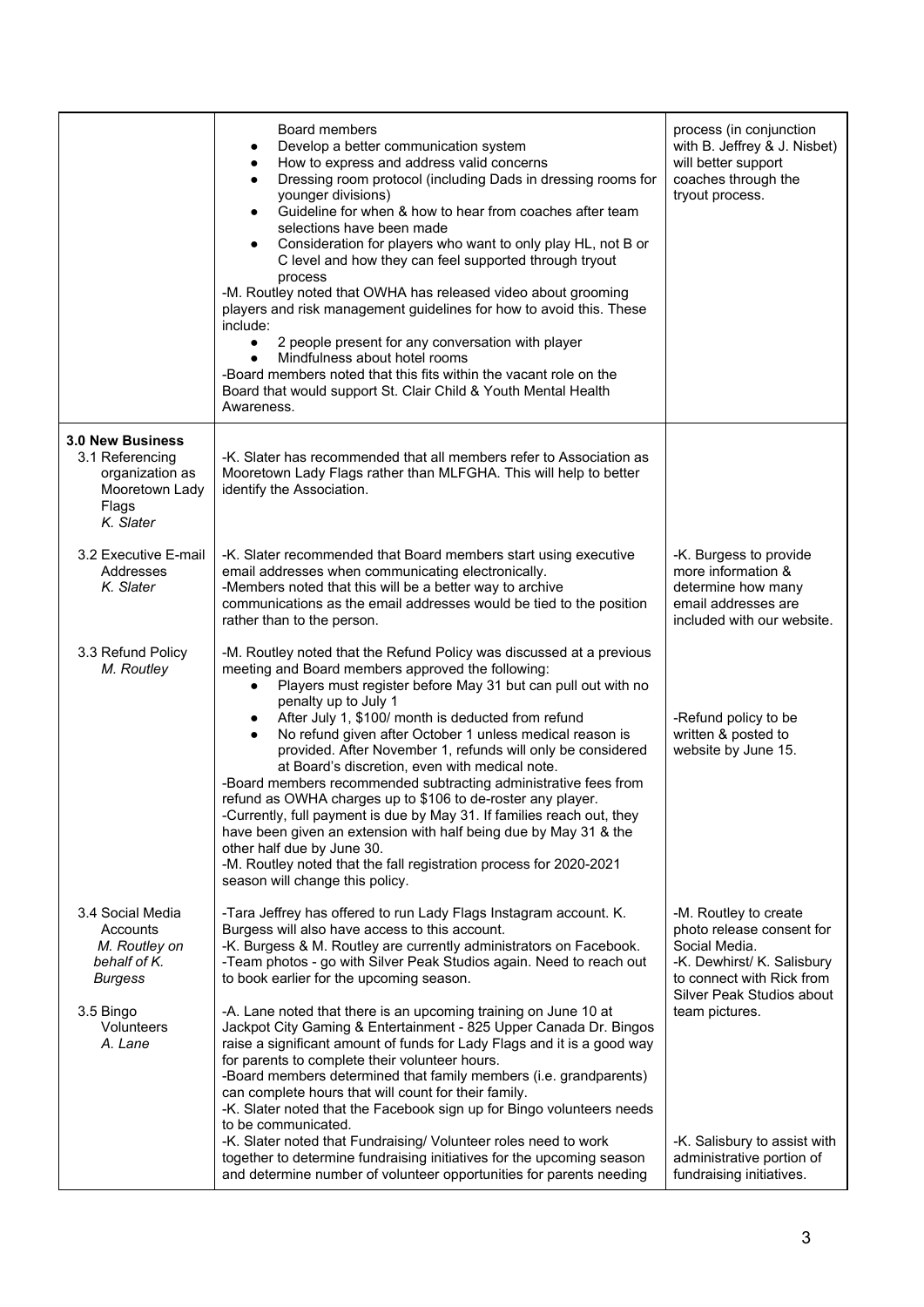|                                                                                                           | to complete hours.<br>-K. Salisbury suggested FlipGive app as another fundraising initiative.<br>The site collects a commission from online shopping from different<br>vendors on behalf of a team (or Association). Some Board members<br>have used this application with other Associations and conveyed that<br>it is easy to use and a good way to collect funds. Board members<br>suggested offering an incentive/ reward to top earners to encourage<br>the use.                                                                                                                                                                                                                                                                                                                                                                                                                                                                                                                                                                                                                                                                                                                                                                                                                                                                                                                                                                                                                                                                                                                                                                                                                                                                                                                                                                                                                                                                                                                                                                                            | -K. Salisbury to further<br>look into FlipGive and set<br>up for Lady Flags<br>Association.                             |
|-----------------------------------------------------------------------------------------------------------|-------------------------------------------------------------------------------------------------------------------------------------------------------------------------------------------------------------------------------------------------------------------------------------------------------------------------------------------------------------------------------------------------------------------------------------------------------------------------------------------------------------------------------------------------------------------------------------------------------------------------------------------------------------------------------------------------------------------------------------------------------------------------------------------------------------------------------------------------------------------------------------------------------------------------------------------------------------------------------------------------------------------------------------------------------------------------------------------------------------------------------------------------------------------------------------------------------------------------------------------------------------------------------------------------------------------------------------------------------------------------------------------------------------------------------------------------------------------------------------------------------------------------------------------------------------------------------------------------------------------------------------------------------------------------------------------------------------------------------------------------------------------------------------------------------------------------------------------------------------------------------------------------------------------------------------------------------------------------------------------------------------------------------------------------------------------|-------------------------------------------------------------------------------------------------------------------------|
| 3.6 Try It Goalie<br>Sessions<br>K. Slater<br>&<br>3.7 Goalie Clinic<br><b>Credit System</b><br>K. Slater | -K. Slater drafted a plan for a Goalie Development program to ensure<br>sustainability of Lady Flags Association as well as an opportunity to<br>foster team and player development. The Goalie Development<br>Program will apply to Atom and up divisions. The program should<br>include:<br>A policy on goalie development (which summarize key points<br>$\bullet$<br>from OWHA policy on goalie development).<br>Creation of a Facebook page titled "Lady Flags Goalie<br>٠<br>Development" which will act as a hub for Lady Flags goalies.<br>Financial incentive (up to \$400 credit for goalies who<br>$\bullet$<br>complete the season as a rostered goalie and submit<br>receipts for participating in approved goalie clinics).<br>Goalie equipment in a variety of sizes for players to try the<br>$\bullet$<br>position without parents having to invest into expensive<br>equipment.<br>Goalie Try It sessions - a no-pressure environment for<br>players to try the position under the instruction of<br>experienced goalie coaches.<br>-K. Slater noted that one of the reasons Lady Flags lacks older teams<br>is that the Association lacks goalies in those divisions.<br>-Hockey Canada Atom pathway for 2020-2021 season - 2 goalies on<br>a team; player not dressing as goalie for a game can play out. Lady<br>Flags supports this as this will allow for the continued development of<br>skating skills, which is one of the most important skills for a goalie.<br>-Atom 2 team for 2019-2020 season currently does not have a goalie<br>and the development of this program is timely to support this team. By<br>providing equipment & hosting Try It sessions, players have the<br>opportunity to test out the position in a no-pressure environment.<br>-Offer Play It Again a sponsorship opportunity for donation of used<br>goalie equipment. A. Lane noted that Lady Flags would need to find a<br>storage area (preferably at MSC) to store equipment.<br>-A. Lane noted that there is an organization in Sarnia called Empower | -K. Slater to discuss<br>donation opportunities<br>with S. Vandenheuvel &<br>M. Maoirat.<br><b>Link to Empower Play</b> |
| 3.8 OWHA Annual                                                                                           | Play that helps with equipment & financial assistance for families with<br>children in extracurricular activities.<br>-K. Slater noted the Association budgeted \$1000 for goalie equipment<br>-The \$400 credit would be 1 payment at the end of the season after<br>completing the season as a rostered goalie and participating in<br>approved clinics.<br>-Try It sessions would be at no cost to the player. Board members<br>advised to start these sessions in June.<br>-K. Slater motioned for the Association to move forward with creating<br>a Goalie Development program, which will focus on recruiting, training<br>& sustaining goalies by offering resources, equipment and financial<br>incentives to players; A. Lane seconded; all in favour.<br>-Board members discussed the concerns around the lack of a goalie<br>for the Atom 2 team. All Board members are in full support of this<br>team and will not let this team fold. Communication strategies from the<br>Board and coach to this team were discussed and it was determined<br>that the Board would send out a communication about the Goalie<br>Development Program to the parents of the Atom 2 team and<br>schedule & host a parent-meeting to answer any questions.<br>-OWHA warned teams to not forge player roster signatures                                                                                                                                                                                                                                                                                                                                                                                                                                                                                                                                                                                                                                                                                                                                               | website<br><b>MOTION CARRIED</b><br>-Parent meeting for Atom<br>2 team to be held on May<br>27.                         |
| <b>Meeting Update</b><br>K. Slater                                                                        | -OWHA has created concussion awareness resources & has advised<br>Associations to <b>not</b> create their own resources. Concussion<br>baselining is not appropriate and should not be mandated.                                                                                                                                                                                                                                                                                                                                                                                                                                                                                                                                                                                                                                                                                                                                                                                                                                                                                                                                                                                                                                                                                                                                                                                                                                                                                                                                                                                                                                                                                                                                                                                                                                                                                                                                                                                                                                                                  |                                                                                                                         |